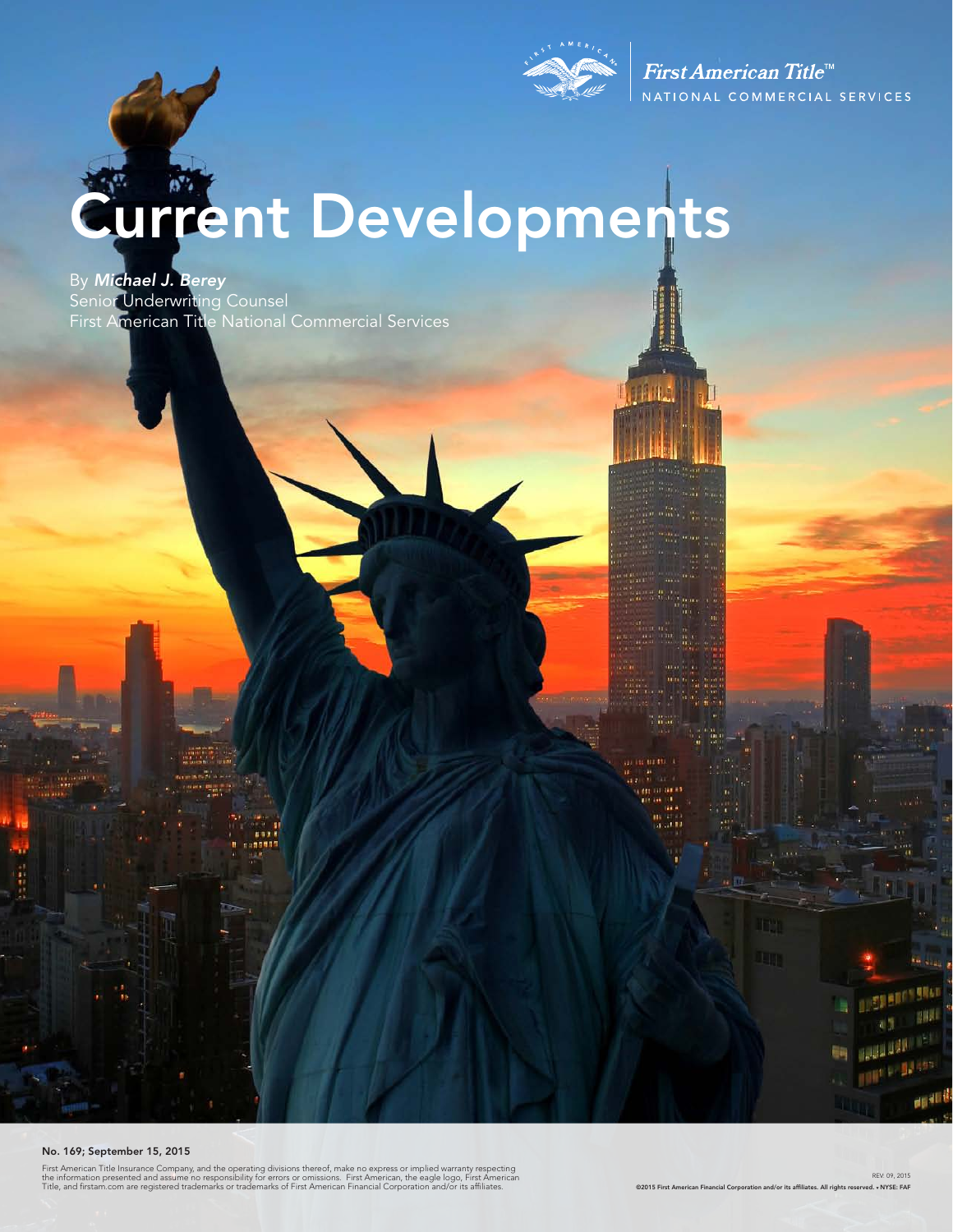## Condominiums & Cooperatives

The New York State Department of Law's Real Estate Finance Bureau issued the following Memoranda, which are posted at http://www.ag.ny.gov/real-estate-finance-bureau/hot-topics — "Guidance on Housing Development Fund Corporations Seeking to Transfer or Sell Property for, or Otherwise Convert Property to Market Rate Use" (July 16, 2015), "Guidelines for Advertising Out-of-State Real Estate Securities Offerings on An Internet Web Site or App" (August 5, 2015), and "Required Disclosure for Occupied Conversion Plans Involving Renovations, Combinations and Expansions" (August 19, 2015).

## Contracts of Sale

October 30, 2013 was the closing date under a contract of sale; if the purchaser defaulted the seller was to retain the down payment as liquidated damages. In a letter dated November 8, 2013, sent by the seller's attorney, the purchaser was advised that the closing was scheduled for December 3, 2013, that time was of the essence, and that if the closing did not occur on that date the down payment would be forfeited. The purchaser did not appear at the closing, and the seller declared the purchaser in default. The seller retained the downpayment as liquidated damages. The purchaser commenced an action for specific performance.

The Supreme Court, Kings County, denied the seller's motion seeking dismissal of the complaint and a judgment that the seller was entitled to retain the down payment. The Appellate Division, Second Department, reversed and remanded the case to the Supreme Court. According to the Appellate Division,

"[t]he Supreme Court should have granted the defendant's motion for summary judgment dismissing the complaint and on its counterclaims, inter alia, for a judgment declaring that it is entitled to retain the down payment as liquidated damages. The defendant established, prima facie, that it was ready, willing and able to perform on the law day, and that the plaintiff failed to proceed with the closing. [Citations omitted] In opposition, the plaintiff failed to raise a triable issue of fact. The plaintiff did not appear at the closing, tender performance, or demand good title, nor did he show that any alleged defect rendered the title unmarketable." [Citation omitted]

An email from the seller's attorney to the purchaser's attorney prior to closing offering to extend the closing date for additional consideration, to which the purchaser's attorney did not respond, did not void the declaration that time was of the essence, and there were no post-closing negotiations that might have estopped the seller from declaring the purchaser in default. Imperatore v. 329 Menahan Street, LLC, decided July 15, 2015, is reported at 13 N.Y.S.3d 526.

## **Deeds**

In proceeding under Real Property Actions and Proceedings Law ("RPAPL") Article 15 to quiet title to residential property in Brooklyn, the plaintiff submitted a deed executed in 1999 by his mother, since deceased, to the plaintiff and herself, as joint tenants with a right of survivorship. The deed did not include a property description above his mother's signature; there was a blank space in the area in which a description of the property is customarily set forth. The deed did include the tax section, block and lot number. A deed, apparently unrecorded, was also executed by his mother to his sister in 2005. The Supreme Court, Kings County, held that his sister was the sole owner of the property; the Appellate Division, Second Department, affirmed the Order of the lower court. According to the Appellate Division,

"Since the 1999 deed contained a blank space in the area designated for a property description, and contained no property description anywhere above the mother's signature, it was void for uncertainty. A document designated as 'Schedule A.' which contained a metes and bounds description of the property, and allegedly found in the files of the law firm which prepared the 1999 deed, could not serve as a legal property description, as the 1999 deed contained no language incorporating it by reference. Furthermore, the section,

not to be reprinted without written permission obtained in advance from First American Title.

First American Title Insurance Company, and the operating divisions thereof, make no express or implied warranty respecting<br>the information presented and assume no responsibility for errors or omissions. First American fin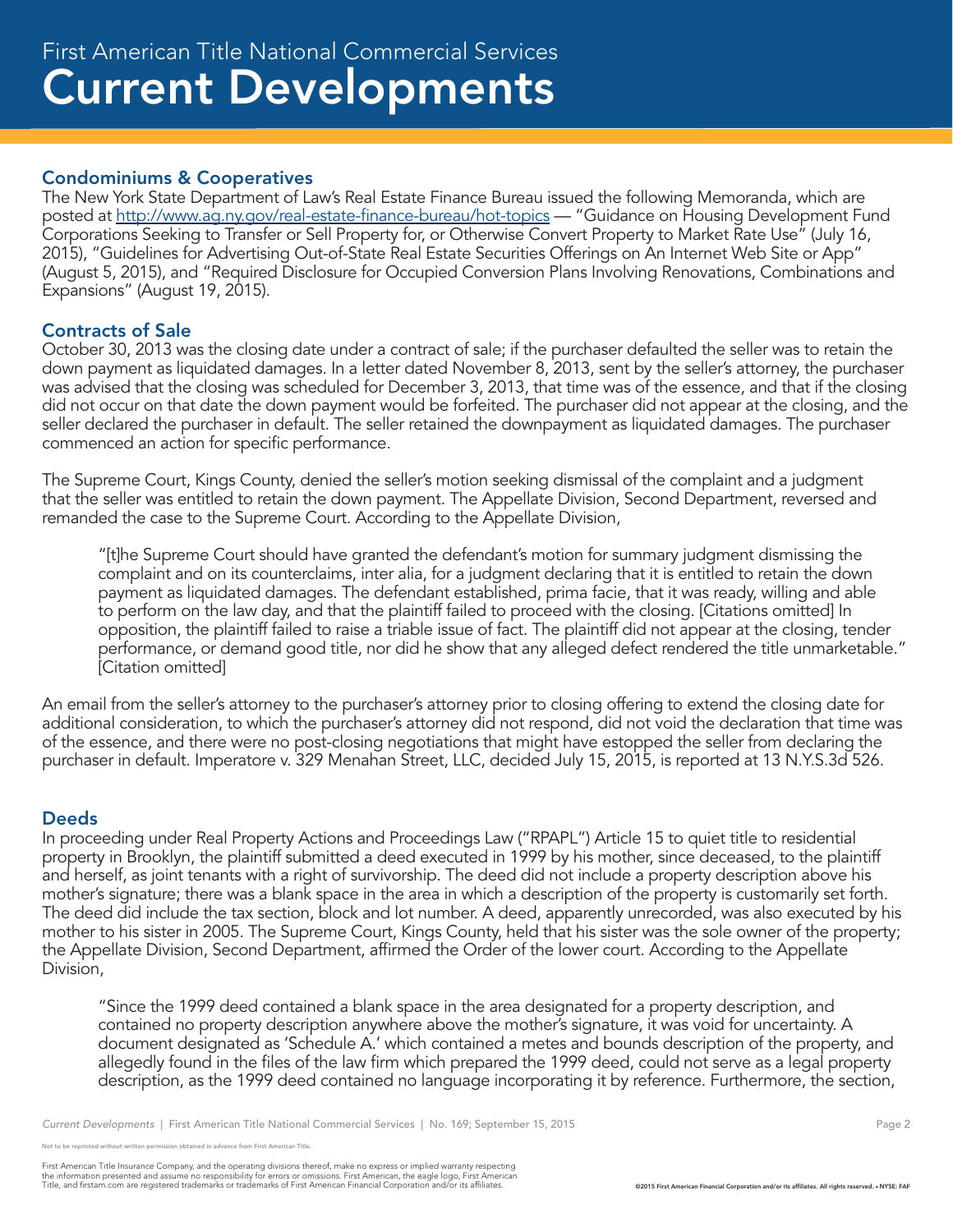block, and lot number that were inscribed on the deed also could not serve as a legal property description, since that information appeared below the mother's signature and the acknowledgement thereof and, thus, was not part of the instrument purportedly subscribed and executed by the mother." [Citations omitted]

Maurice v. Maurice, decided August 5, 2015, is reported at 2015 WL 4634902.

### **Easements**

The deed to the plaintiff, the owner of an unimproved parcel of land bordering Sound View Road in a subdivision in Nassau County, granted the plaintiff a "perpetual right of way...over the private roads and drives giving access from the premises hereby conveyed to the public highway…" The defendant homeowner's association retained title to the private roads, drives and rights-of-way.

The County required the defendant to install an emergency generator for its water supply system; the defendant placed the generator in Sound View Road in front of the plaintiff's property. The plaintiff commenced an Action for injunctive relief and for damages for trespass and nuisance. The Supreme Court, Nassau County, granted the defendant's motion for summary judgment dismissing the complaint, which Order was affirmed by the Appellate Division, Second Department. According to the Appellate Division, "[t]here was no evidence presented that the generator substantially interfered with or unlawfully encroached upon the plaintiff's right-of-way on Sound View Road or her right to ingress and egress from Sound View Road."[Citations omitted] Mazzaferro v. Association of Owners of Mill Neck Estates, Inc., decided September 2, 2015, is reported at 2015 WL 5125339.

#### Limited Liability Companies/De Facto Corporation Doctrine

The Appellate Division, Second Department, has ruled that the de facto corporation doctrine applies to limited liability companies. Although a purported entity which is not yet in legal existence generally cannot acquire title to real property in New York, an unincorporated entity can take title if there is an attempt to organize the corporation under applicable law and it exercises corporate powers. The Court, in an Action brought by a limited liability company to quiet title under RPAPL Article 15 and for a judgment that it owned certain real property, affirmed the Order of the Supreme Court, Kings County, which Order denied the Defendants' motion to dismiss and to have the notice of pendency canceled. According to the Appellate Division, there was a "'colorable' attempt to comply with the statutes governing the formation of an LLC, including the filing requirement, and that the plaintiff exercised its powers as an LLC thereafter." Lehlev Betar, LLC v. Soto Development Group, Inc., decided August 12, 2015, is reported at 2015 WL 4744444.

#### Mortgage Foreclosures/Endorsement of Note

The Plaintiff-assignee of a mortgage being foreclosed, in response to the Defendants' claim that it was not assigned the note secured by the mortgage and therefore lacked standing, submitted the promissory note with an endorsement in blank attached to the note by a paper clip. The Appellate Division, Second Department, held that "the purported endorsement did not constitute a valid transfer of the underlying note to the plaintiff" and affirmed the ruling of the Supreme Court, Kings County, dismissing the complaint for lack of standing. Uniform Commercial Code Section 3-202 ("Negotiation") requires that "[a]n indorsement must be written by or on behalf of the holder and on the instrument or on a paper so firmly affixed thereto as to become a part thereof." HSBC Bank USA, National Association v. Roumiantseva, decided July 29, 2015, is reported at 130 A.D.3d 983 and 2015 WL 4546774.

#### Mortgage Foreclosures/Right of Redemption

JP Morgan Chase Bank, N.A., as successor to Washington Mutual Bank, a junior mortgagee and therefore a defendant in a mortgage foreclosure, defaulted; its motion to vacate its default was denied. The foreclosing plaintiff asserted that the denial of the motion prevented the issuance of an Order requiring that it provide JP Morgan a payoff quote to enable it to redeem the property. The Supreme Court, Westchester County, ordered that the plaintiff provide the requested payoff statement. According to the Court, JP Morgan "is entitled to exercise the right of redemption in the subject property at any time prior to the sale of the property at a foreclosure sale and, therefore, the plaintiff is

reprinted without written permission obtained in advance from First American Title.

First American Title Insurance Company, and the operating divisions thereof, make no express or implied warranty respecting<br>the information presented and assume no responsibility for errors or omissions. First American fin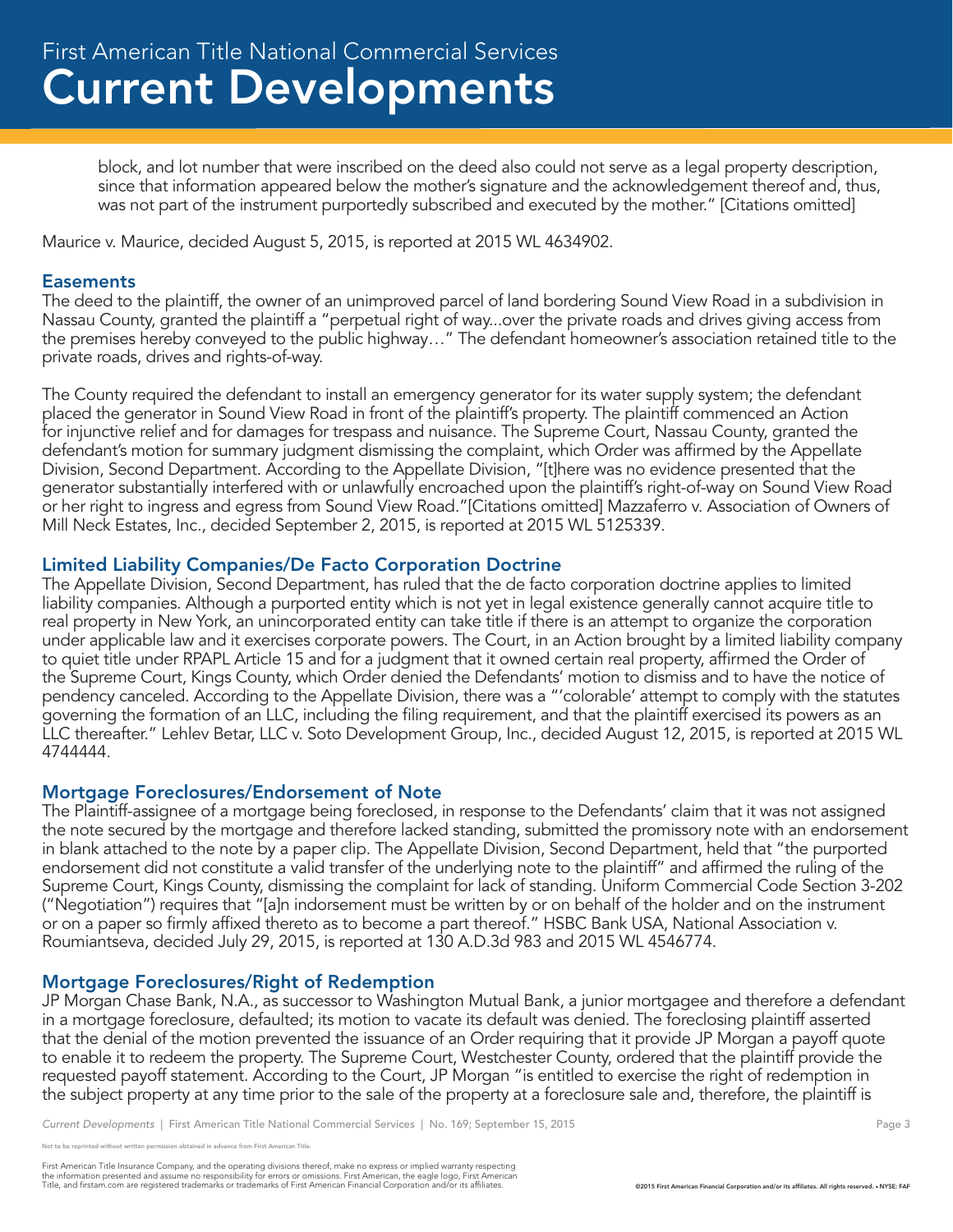compelled to provide WaMu/JPMorgan with a payoff quote." However, the Court denied JP Morgan's motion to stay the foreclosure; there having not been a motion for a judgment of foreclosure and sale, "WaMu/JPMorgan can, upon receiving a payoff quote from the plaintiff, redeem its interest in the subject property without a need to disturb the underlying proceedings." Blanc Holdings LLC v. Midollo, decided July 21, 2015, is reported at 48 Misc.3d 1212 and 2015 WL 4471138.

In a similar case, the day before the scheduled auction of property being foreclosed, the holder by assignment of a junior mortgage faxed a letter to the plaintiff asking for a "'payoff amount pursuant to the judgment of foreclosure and sale'". The plaintiff did not respond and the property was sold at auction. The junior mortgagee moved for an Order setting aside the sale and permitting it to redeem the property. The Supreme Court, Nassau County, denied the motion and the Appellate Division, Second Department, affirmed. According to the Appellate Division, "…the letter from [the junior mortgagee] requesting the payoff amount, even if deemed to be a stated intention to redeem the mortgage, was not tantamount to an unconditional tender of the full amount due prior to the sale of the property and, once the property was sold at auction, the right to redeem was extinguished." [Citation omitted] LIC Assets, LLC v Chriker Realty, LLC, decided September 2, 2015, is reported at 2015 WL 5125422.

## Mortgage Recording Tax/New York State Transfer Tax

New York's Department of Taxation and Finance announced that the interest rate to be charged for the period October 1, 2015 – December 31, 2015 on late payments and assessments of Mortgage Recording Tax and the State's Real Estate Transfer Tax will be 7.5% per annum, compounded daily. The interest rate to be paid on refunds will be 2% per annum, compounded daily. The notice issued by the Department is posted at http://www.tax.ny.gov/pay/all/int\_curr. htm.

## Mortgage Recording Tax/New York State Transfer Tax

The Office of Tax Policy Analysis in New York State's Department of Taxation and Finance has posted its Annual Statistical Report of New York State Tax Collections for the State's fiscal year 2014-2015 (April 1, 2014-March 31, 2015). According to the Report, the Real Estate Transfer Tax collected in FY 2014-2015 was \$1,037,880,453, up from \$911,351,843 collected in FY 2013-2014. Mortgage recording tax collected statewide in FY 2014-2015 was \$1,971,878,465, the mortgage recording tax collected in New York City was \$1,465,427,230. As reported in the Annual Statistical Report issued for FY 2013-2014, for that fiscal year the mortgage recording tax collected statewide was \$1,765,071,336; the mortgage tax collected in New York City was \$1,216,719,377. The Report for Fiscal Year 2014-2015 is posted at http://www.tax.ny.gov/pdf/stats/stat\_fy/2014\_15\_annual\_statistical\_report\_of\_ny\_state\_tax\_collections.pdf.

## **Streets**

Under RPAPL Section 871 ("Action for the removal of encroaching structures") "[a]n action may be maintained by the owner of any legal estate in land for an injunction directing the removal of a structure encroaching on such land". New York City commenced an Action under Section 871 seeking the removal of a fence bisecting and narrowing Broadway, an unmapped street in Howard Beach, Queens, and the issuance of a permanent injunction enjoining the Defendant from erecting any structure encroaching on Broadway.

Broadway, also known as Bayview Avenue, has been used by the public since at least the 1970s and has been maintained by New York City since 1994. Passing over public and private lands, including Defendant's property, Broadway is the only means of vehicular access to a number of homes. There are no easements of record over private lands for the use of Broadway.

New York City asserted that the public had an easement over the Defendant's property under Highway Law Section 189 ("Highway by use"), stating that "[a]ll lands which shall have been used by the public as a highway for the period of ten years or more, shall be a highway…" However, the Supreme Court, Queens County, holding that Highway Law Section 189 does not apply to streets within a City, denied the City's motion for summary judgment and awarded the defendant summary judgment dismissing the complaint. The Appellate Division, Second Department, affirmed.

*Current Developments* | First American Title National Commercial Services | No. 169; September 15, 2015 **Page 4** Page 4

eprinted without written permission obtained in advance from First American Title

First American Title Insurance Company, and the operating divisions thereof, make no express or implied warranty respecting<br>the information presented and assume no responsibility for errors or omissions. First American fin